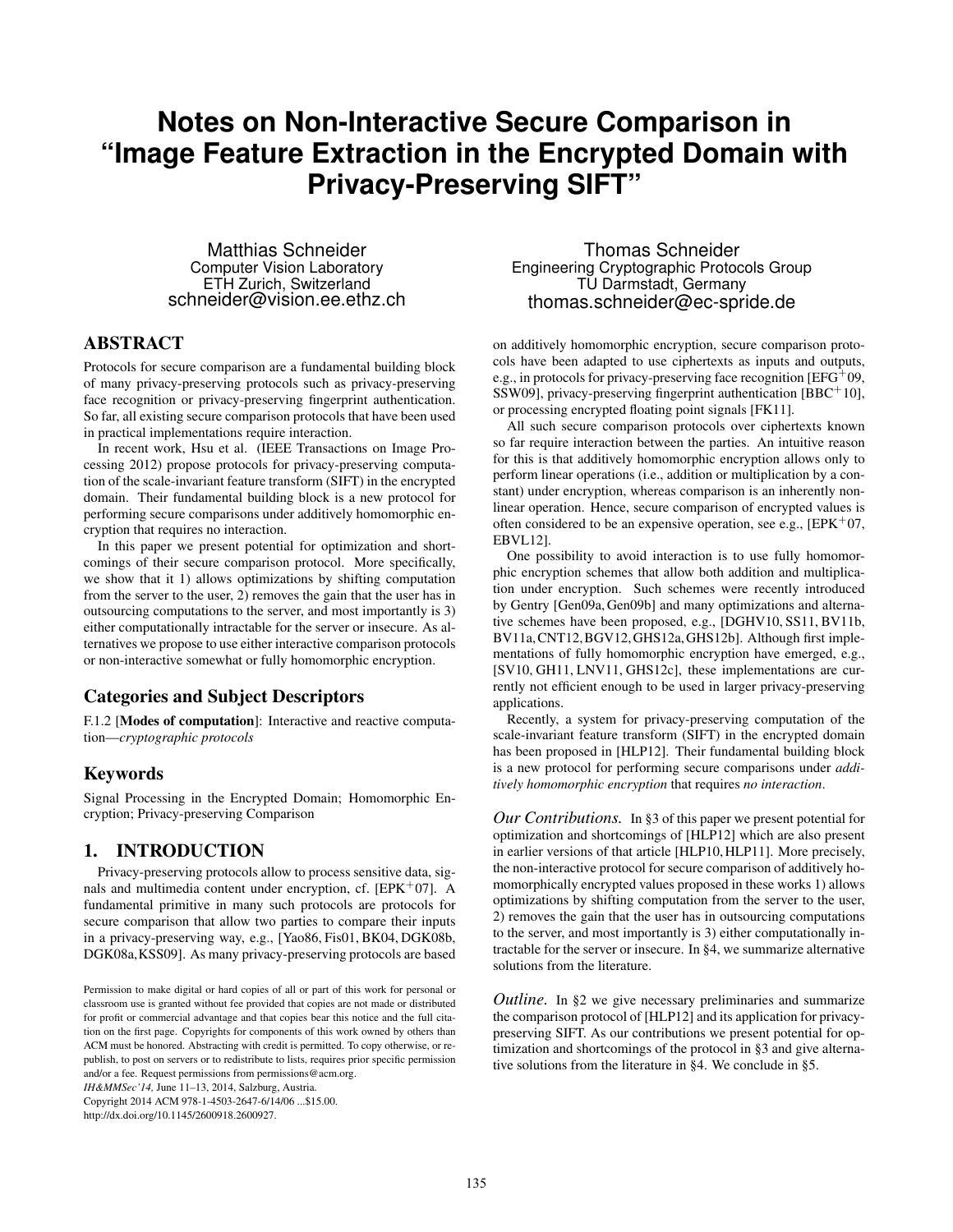# <span id="page-1-1"></span>2. BACKGROUND ON HSU ET AL.'S COM-PARISON PROTOCOL

We first summarize the additively homomorphic encryption scheme of Paillier in [§2.1,](#page-1-2) the protocol for privacy-preserving SIFT of [\[HLP12\]](#page-4-16) in [§2.2,](#page-1-3) and their non-interactive secure comparison protocol in [§2.3.](#page-1-4)

#### <span id="page-1-2"></span>2.1 Additively Homomorphic Encryption

The protocols of [\[HLP12\]](#page-4-16) are based on the additively homomorphic cryptosystem of Paillier [\[Pai99\]](#page-5-4) as described next.

The encryption of a message  $m \in \mathbb{Z}_N^*$  using randomness  $r \in_R \mathbb{Z}_N^*$  is computed as  $E(m, r) = g^m r^N \mod N^2$ , where the public key consists of  $g \in Z_{N^2}^*$  and an RSA modulus  $N = pq$ , where *p* and *q* are large primes. Early versions of the paper [\[HLP10](#page-4-17)[,HLP11\]](#page-4-18) recommended to use 100 bit primes *p, q* which is too small to provide security in practice. The journal version [\[HLP12,](#page-4-16) Sect. VI] proposes to use 1 000 bit primes which is in accordance with the  $1024$  $1024$  bits proposed in current recommendations for key lengths<sup>1</sup>.

The cryptosystem is additively homomorphic, i.e., it allows to add two messages under encryption:

$$
E(m_1, r_1) \cdot E(m_2, r_2) \bmod N^2 = g^{m_1 + m_2} (r_1 r_2)^N \bmod N^2
$$
  
= 
$$
E(m_1 + m_2 \bmod N, r_1 r_2 \bmod N^2).
$$

(Note that for addition of messages the randomness is multiplied.) It is also possible to multiply an encrypted message with a constant *a*:

$$
E(m,r)^a \bmod N^2 = g^{am}r^{aN} \bmod N^2
$$
  
= 
$$
E(am \bmod N, r^a \bmod N^2).
$$

(Note that for multiplying the message with *a* the randomness gets raised to the *a*-th power.)

Informally speaking, the semantic security of the Paillier cryptosystem implies that it is not possible to infer any information about the encrypted plaintext from seeing the ciphertext and the public key only. In particular, it is not possible to compare two ciphertexts when knowing only the public key.

The cryptosystem can also be extended to have a larger plaintextspace and optimized such that encryption costs about one modular exponentiation [\[DJ01\]](#page-4-19).

#### <span id="page-1-3"></span>2.2 Privacy-Preserving SIFT

The authors of [\[HLP12\]](#page-4-16) propose to use the Paillier cryptosystem for privacy-preserving SIFT. Here, the user wants to outsource the computation of the SIFT algorithm on an image to the server in such a way that the server does not learn any information about the image. In the first step, the server applies the Difference-of-Gaussian (DoG) transform in the encrypted domain: First, he receives from the client the pixel-wise encrypted image  $I_e(x, y) =$  $E(I(x, y), r_{x,y})$  for all pixels  $(x, y)$  of the image  $I(x, y)$ , where  $r_{x,y}$  is a randomly chosen value used for encryption. Afterwards, the DoG filter  $G_{\text{Diff}}(u, v, \rho = (\rho_i, \rho_j))$ , defined as the scaled difference of two Gaussian kernels at scales  $\rho_i$  and  $\rho_j$  with DoG filter coefficients eventually rounded to integer values (cf. Eq. (9) in [\[HLP12\]](#page-4-16)), is applied to the encrypted image by computing

 $\text{DoGImg}_e(x, y, \rho) = \prod I_e(x - u, y - v)^{G_{\text{Diff}}(u, v, \rho)} \text{ mod } N^2$  $=$ *E*(DoGImg $(x, y, \rho)$ ,  $R_{\rho}$ )

(cf. Eq. (11) and Eq. (12) in [\[HLP12\]](#page-4-16)).

The resulting randomness is  $R_{\rho} = \prod_{u,v} r_{x-u,y-v}^{G_{\text{Diff}}(u,v,\rho)}$  (cf. Eq. (13) in [\[HLP12\]](#page-4-16)). Afterwards, the server should detect local extrema of these transformed images in the encrypted domain. For this, the authors of [\[HLP12\]](#page-4-16) propose a secure comparison protocol described next.

#### <span id="page-1-4"></span>2.3 The Comparison Protocol of Hsu et al.

To allow the server to compare two ciphertexts  $E(m_1, r_1)$  and  $E(m_2, r_2)$ , the authors of [\[HLP12\]](#page-4-16) propose the following protocol: First, the server reveals to the user the random values  $r_1$  and *r*2. As the server does not know these random values, he reveals to the user the sequence of operations that he has applied to the initial ciphertexts obtained by the user. This allows the user to compute the random values (cf. notes in [§2.1](#page-1-2) above). Afterwards, the user chooses an increasing sequence of random thresholds  $T_i \in Z_N$ and encrypts them using the same random values  $r_1$  and  $r_2$ . He sends  $E(T_i, r_1)$  and  $E(T_i, r_2)$  to the server. Now, the server computes the distance  $a_{k_1}$  between the first encrypted message and the closest encrypted threshold with index  $t_{k_1}$  as

<span id="page-1-6"></span>
$$
(a_{k_1}, t_{k_1}) = \underset{\text{Inc}, i}{\arg \min} (E(m_1, r_1) g^{\text{Inc}} - E(T_i, r_1)). \tag{1}
$$

The authors of [\[HLP12\]](#page-4-16) propose to compute this by repeatedly multiplying  $E(m_1, r_1)$  with *g* until after  $a_{k_1} = \text{Inc times this}$ value is equal to the encrypted threshold with index  $t_{k_1} = i$ . After having computed  $a_{k_2}$  and  $t_{k_2}$  in a similar way, it is possible to determine whether  $m_1 < m_2$  or not. To speed up computations, the server (or the user) could also pre-compute a lookup table, but this essentially shifts the computations from the online phase into a setup phase.

## <span id="page-1-0"></span>3. NOTES ON HSU ET AL.'S COMPARISON PROTOCOL

The comparison protocol of [\[HLP12\]](#page-4-16) has potential for optimization and shortcomings as described next.

#### 3.1 Potential for Optimization and Alternatives

To allow the user to compute the random values  $r_1$  and  $r_2$ , the server needs to reveal to the user the exact sequence of operations and parameters that he has applied to the ciphertexts. For example, in the setting of privacy-preserving SIFT, the server reveals the Gaussian coefficients  $G_{\text{Diff}}(x, y, \rho)$  (cf. [\[HLP12,](#page-4-16) Fig. 3]). Hence, the user knows all operations that the server has performed before the comparison and hence can apply the operations himself to the plaintexts before sending the encrypted values to the server. This allows to shift computation from the server to the user, but can increase the amount of data sent from the user to the server. As performing operations on plaintexts is substantially faster than on ciphertexts, this is a viable solution for many applica-tions, cf. [\[Ker11\]](#page-4-20). Wagner et al. [\[WRM](#page-5-5)<sup>+</sup>10] have even shown that variations of SIFT features can efficiently be computed in real time on mobile devices facing limited computational resources. In this case, the encrypted feature descriptors rather than the image data would have to be transmitted from the client to the server. Computing the SIFT descriptors in the plaintext domain would also allow to overcome most of the simplifications of PPSIFT over SIFT, e.g., rounding of Gaussian coefficients [\[HLP12,](#page-4-16) Eq. (9)], four restrictive gradient directions [\[HLP12,](#page-4-16) Sect. IV.C], no accurate keypoint localization [\[Low04,](#page-4-21) Sect. 4]. Furthermore, shifting the feature computation from the server to the client side even allows to approach the problem of secure image retrieval without the Paillier-based privacy-preserving SIFT evaluation of [\[HLP12\]](#page-4-16). Instead, a visual words representation of the query image based on SIFT features can

<span id="page-1-5"></span><sup>1</sup> <http://keylength.com>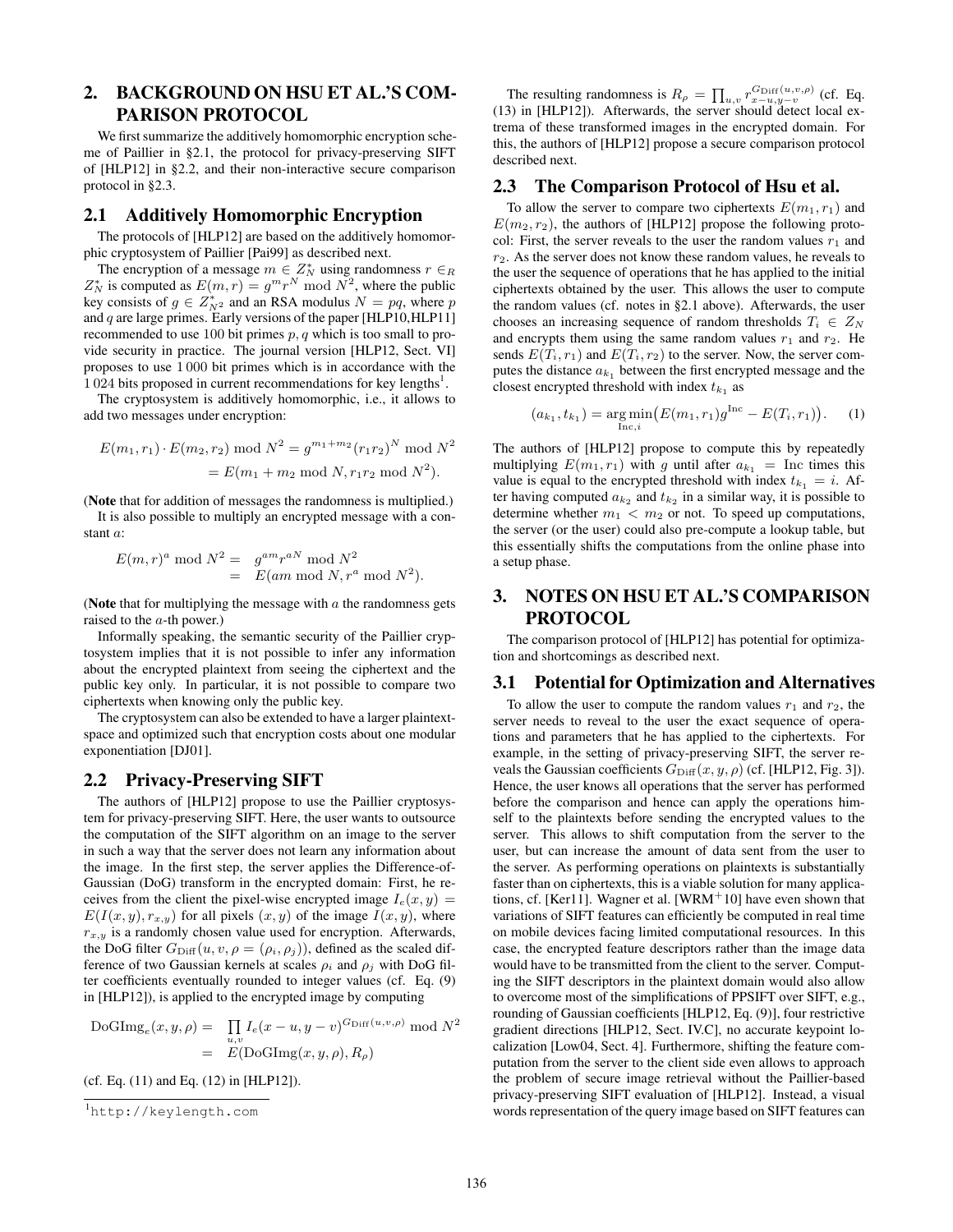be used along with more efficient cryptographic techniques such as random permutations or order preserving encryption as proposed in [\[LVSW09,](#page-4-22) [LSVW09\]](#page-4-23). For this, additional computational effort is required on the client side as the SIFT features of the query image have to be quantized with respect to a codebook first. The codebook can be computed, e.g., by hierarchically clustering the SIFT descriptors of the remote server database into a vocabulary tree. To the best of our knowledge, a detailed performance comparison between the techniques proposed in [\[LVSW09,](#page-4-22) [LSVW09\]](#page-4-23) and the protocol of [\[HLP12\]](#page-4-16) has not been published yet (we will show later in [§3.3](#page-2-1) that the protocol of [\[HLP12\]](#page-4-16) is either completely impractical or insecure).

#### 3.2 High Computational Effort for the User

Now, as the user knows the operations that the server wants to apply under encryption, he could perform these operations by himself as well: he performs the computations in the plaintext domain and afterwards generates a fresh encryption of the result (which costs about one modular exponentiation [\[DJ01\]](#page-4-19)), i.e., instead of re-computing the same random value for the encrypted thresholds (cf. [§2.3\)](#page-1-4), he chooses a new random value for the encryption and the encrypted thresholds. For example, in the setting of privacypreserving SIFT, the user could use the Gaussian coefficients to apply the Gaussian filter himself and afterwards generate a fresh encryption of the filtered image which is sent to the server. In fact, the computational effort for applying the operation on the plaintexts is smaller than computing the random values (cf. notes in [§2.1](#page-1-2) above): adding two plaintexts requires one modular addition (instead of a modular multiplication for computing the randomness) and multiplying a plaintext with a constant requires one modular multiplication (instead of a substantially more expensive modular exponentiation). Hence, in the proposed comparison protocol, the client has no advantage in outsourcing all computations done before the comparison to the server any more.

## <span id="page-2-1"></span>3.3 Infeasible Computational Effort for the Server or Insecurity

Next we show that the protocol is either computationally infeasible or insecure, depending on the size of the encrypted values.

*Infeasible computational effort for large values.* For sufficiently large encrypted values, we show that the amount of computation that the server needs to perform to evaluate Eq. [\(1\)](#page-1-6) is not feasible when the security parameters are chosen according to today's recommendations. Assuming that 10 thresholds are chosen at random and the primes *p, q* have 1000 bits (as recommended in [\[HLP12,](#page-4-16) Sect. VI]). Then, the plaintext space  $Z_N$  has about  $2^{2000}$  elements and the distance to the next threshold is on aver- $2^{2000}$  elements and the distance to the next threshold is on average  $2^{2000}/(2 \cdot 10) > 2^{1995}$ . Today's fastest supercomputer, the IBM Sequoia, has a performance of 16*.*32 petaflops, i.e., it can perform  $16.32 \cdot 10^{15}$  floating point operations per second. Even when assuming that one step in the computation of Eq. [\(1\)](#page-1-6) could be performed at the time of a single floating point operation, this would require more than  $2^{1995} / (16.32 \cdot 10^{15}) > 2^{1941}$  seconds which is far beyond the lifetime of our universe. Note that using more thresholds would also increase the communication in the setup phase and essentially shifts computations from the server to the user: Even with  $2^{80}$  thresholds, which results in 1000 YottaBytes ( $= 1000 \cdot 10^{24}$  Bytes) of initial communication (this is more than the total amount of information stored on the Internet today), the distance to the next threshold would still be more than  $2^{1919}$  operations which remains computationally infeasible.

*Insecurity for small values.* We have shown above that the comparison protocol is computationally infeasible when the encrypted values are large, i.e., taken from the entire plaintext space. When the encrypted values are taken from a smaller domain, the complexity of the protocol can be reduced, but this completely breaks security as we show next. Indeed, in the usage scenario for the SIFT application the image space, i.e., the range for the representation of pixel values, is between 0 and 255 in [\[HLP12\]](#page-4-16), which is much smaller than the plaintext space of the cryptosystem. (There is some rescaling applied for the Gaussian filter, but the image space still remains much smaller than the plaintext space. More concretely, the authors of [\[HLP12\]](#page-4-16) propose to use a scaling factor  $s = 2^{24}$  such that the largest value would be at most  $255 \cdot 2^{24} < 2^{32}$  which is relatively small.) Now, the thresholds can also be taken from the same subspace s.t. the entire range in between thresholds will also be just a subset of the ciphertext space (because the same randomness is used for encrypting the thresholds). This smaller image space makes the comparison protocol computationally feasible, but completely insecure. As the same encrypted thresholds are used for comparison, it is in fact possible for a curious server to completely break the security of the proposed comparison protocol as follows: First, the server computes the distance between the two encrypted messages  $m_1$  and  $m_2$  to their next threshold using Eq. [\(1\)](#page-1-6) twice. Afterwards, he substitutes in this equation  $E(m_1, r_1)$  and  $E(T_i, r_1)$  with the two encrypted thresholds to compute their distance. Adding these three distances yields the distance between  $m_1$  and  $m_2$ . This information is not to be revealed in secure protocols for comparison which are described below. Hence, substantially improving the computational complexity of the protocol while attaining security is an important open problem, cf. [\[HLP12,](#page-4-16) Sect. VII].

Another observation made as early as in [\[RAD78\]](#page-5-6) is that any homomorphic cryptosystem that allows non-interactive comparisons of ciphertexts and reveals the result of this comparison in the clear is insecure, as it allows the adversary to decrypt a given ciphertext using a binary search strategy.

# <span id="page-2-0"></span>4. ALTERNATIVE SECURE COMPARISON **PROTOCOLS**

As shown in [§3,](#page-1-0) the non-interactive solution based on additively homomorphic encryption proposed in [\[HLP12\]](#page-4-16) has several shortcomings and hence cannot be used in practice (unless short key lengths are used [\[HLP10,](#page-4-17)[HLP11\]](#page-4-18) which undermine security). Currently, there is no solution available that is both 1) non-interactive and 2) requires only additively homomorphic encryption. The only solution known so far is to drop one of the requirements, i.e., either drop 1) and keep 2) by using interactive protocols ([§4.1\)](#page-2-2), or keep 1) and drop 2) by using more powerful but slower somewhat or fully homomorphic encryption ([§4.2\)](#page-3-7).

## <span id="page-2-2"></span>4.1 Interactive Protocols using Additively Homomorphic Encryption

Existing and provably secure protocols for secure comparisons can be used instead, e.g., [\[BK04,](#page-3-0)[DGK08b,](#page-4-2)[DGK08a,](#page-4-3)[KSS09\]](#page-4-4). Such protocols have been adapted to compare values encrypted with an additively homomorphic encryption scheme, e.g., in protocols for privacy-preserving face recognition [\[EFG](#page-4-5)<sup>+</sup>09[, SSW09\]](#page-5-1) or privacypreserving fingerprint authentication  $[BBC<sup>+</sup>10]$  $[BBC<sup>+</sup>10]$ . However, these secure comparison protocols would require interaction between the user and the server which should be avoided in the framework of [\[HLP12\]](#page-4-16), cf. footnote on page 3 of their paper. We propose a noninteractive solution next.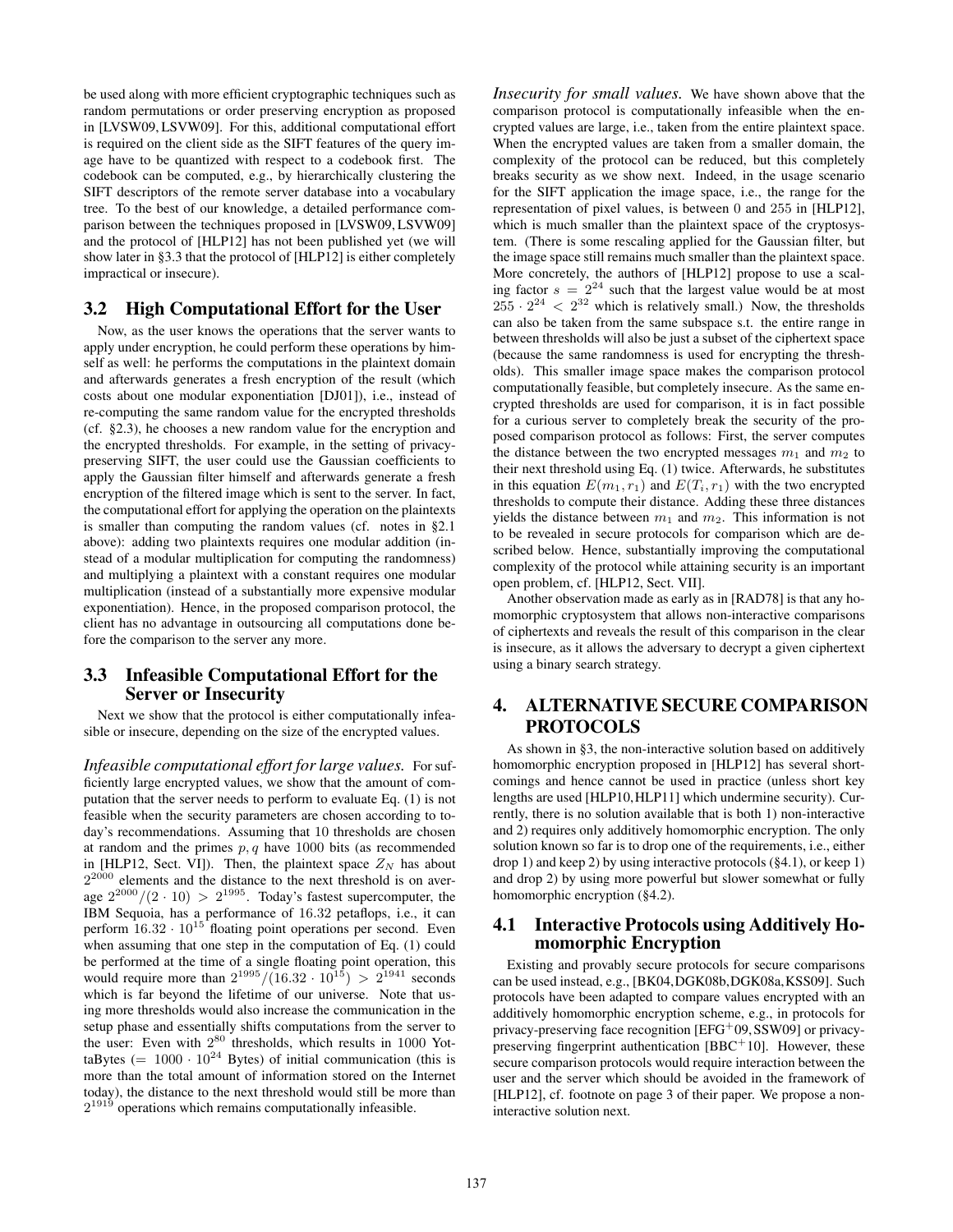Another approach that minimizes the interaction between the user and the server is to outsource computations not only to a single server but to two (or more) non-colluding servers among which an interactive secure computation protocol is run. This approach was taken in many applications, e.g.,  $[FPRS04, BLW08, BCD<sup>+</sup>09]$  $[FPRS04, BLW08, BCD<sup>+</sup>09]$  $[FPRS04, BLW08, BCD<sup>+</sup>09]$  $[FPRS04, BLW08, BCD<sup>+</sup>09]$  $[FPRS04, BLW08, BCD<sup>+</sup>09]$  $[FPRS04, BLW08, BCD<sup>+</sup>09]$ , and can result in very efficient solutions.

#### <span id="page-3-7"></span>4.2 Non-Interactive Comparison using Somewhat or Fully Homomorphic Encryption

For a non-interactive solution, fully-homomorphic encryption schemes could be used as described in [§1.](#page-0-0) Boolean circuits for secure comparison can be built with logarithmic multiplicative-depth<sup>[2](#page-3-10)</sup>, e.g., the circuit described in [\[GSV07\]](#page-4-25) has multiplicative depth  $\lceil \log_2 \ell \rceil$  for comparing  $\ell$ -bit values. Hence, it is also possible to use somewhat homomorphic encryption schemes, e.g., [\[Gen09b,](#page-4-9) [DGHV10,](#page-4-10)[BV11b,](#page-3-2)[BV11a\]](#page-3-3), that allow a fixed number of multiplications of ciphertexts. In contrast to fully-homomorphic encryption schemes, these schemes do not require an expensive bootstrapping step and hence can be implemented more efficiently, cf. [\[LNV11\]](#page-4-14). The authors of [\[LNV11\]](#page-4-14) report on practical implementation results for the somewhat homomorphic encryption scheme of [\[BV11b\]](#page-3-2) where parameters are chosen to allow up to 15 multiplications, i.e., it can be used to non-interactively compare numbers of of up to  $2^{15}$  = 32 768 bits which is sufficient for the privacy-preserving SIFT application of [\[HLP12\]](#page-4-16) where numbers fit into the plaintext space with  $|N| = |p| + |q| = 2000$  bits. The performance reported in [\[LNV11,](#page-4-14) Tab. 2] is in the order of few seconds per operation which makes non-interactive secure comparison feasible. However, this solution requires that the inputs are given as encrypted bits. To decompose encrypted integers into encrypted bits can be done using an interactive bit decomposition protocol, e.g.,  $[DFK<sup>+</sup>06, ST06]$  $[DFK<sup>+</sup>06, ST06]$  $[DFK<sup>+</sup>06, ST06]$ , or using fully homomorphic encryption.

#### <span id="page-3-6"></span>5. CONCLUSION

In this paper we showed potential for optimization and shortcomings of the non-interactive comparison protocol using additively homomorphic encryption of [\[HLP12\]](#page-4-16). One solution to get a practical protocol is to use short keys, as proposed in earlier versions of the paper [\[HLP10,](#page-4-17)[HLP11\]](#page-4-18), but this does not provide enough security. For keys of reasonable size the protocol gets only computationally feasible when the encrypted values and thresholds are from a small domain, but then the protocol is insecure. In order to get a secure *and* computationally feasible solution that can be implemented in a real system, we propose to drop one of the requirements and use either interactive comparison protocols or more powerful, but still computationally feasible somewhat or fully homomorphic encryption. Finding a solution that is secure, computationally feasible, non-interactive, and uses only *additively* homomorphic encryption remains an open research problem. An interesting direction for future work might be to consider also secure computation of other descriptors, e.g., BRIEF [\[CLSF10\]](#page-3-12) or SURF [\[BTG06\]](#page-3-13), and compare their performance with secure computation of SIFT.

#### Acknowledgments

We thank the anonymous reviewers of IH&MMSec'14 for their helpful comments. The second author was supported by the German Federal Ministry of Education and Research (BMBF) within EC SPRIDE, by the Hessian LOEWE excellence initiative within CASED, and by the European Union Seventh Framework Program (FP7/2007-2013) under grant agreement n. 609611 (PRACTICE).

## 6. REFERENCES

- <span id="page-3-1"></span>[BBC<sup>+</sup>10] Mauro Barni, Tiziano Bianchi, Dario Catalano, Mario Di Raimondo, Ruggero Donida Labati, Pierluigi Failla, Dario Fiore, Riccardo Lazzeretti, Vincenzo Piuri, Fabio Scotti, and Alessandro Piva. Privacy-preserving fingercode authentication. In *ACM Workshop on Multimedia and Security (MM&Sec'10)*, pages 231–240. ACM, 2010.
- <span id="page-3-9"></span>[BCD<sup>+</sup>09] Peter Bogetoft, Dan L. Christensen, Ivan Damgård, Martin Geisler, Thomas P. Jakobsen, Mikkel Krøigaard, Janus D. Nielsen, Jesper B. Nielsen, Kurt Nielsen, Jakob Pagter, Michael I. Schwartzbach, and Tomas Toft. Secure multiparty computation goes live. In *Financial Cryptography and Data Security (FC'09)*, volume 5628 of *Lecture Notes in Computer Science*, pages 325–343. Springer, 2009.
- <span id="page-3-5"></span>[BGV12] Zvika Brakerski, Craig Gentry, and Vinod Vaikuntanathan. (Leveled) fully homomorphic encryption without bootstrapping. In *Innovations in Theoretical Computer Science (ITCS'12)*, pages 309–325. ACM, 2012.
- <span id="page-3-0"></span>[BK04] Ian F. Blake and Vladimir Kolesnikov. Strong conditional oblivious transfer and computing on intervals. In *Advances in Cryptology – ASIACRYPT'04*, volume 3329 of *Lecture Notes in Computer Science*, pages 515–529. Springer, 2004.
- <span id="page-3-8"></span>[BLW08] Dan Bogdanov, Sven Laur, and Jan Willemson. Sharemind: A framework for fast privacy-preserving computations. In *European Symposium on Research in Computer Security (ESORICS)*, volume 5283 of *Lecture Notes in Computer Science*, pages 192–206. Springer, 2008.
- <span id="page-3-13"></span>[BTG06] Herbert Bay, Tinne Tuytelaars, and Luc Gool. SURF: Speeded up robust features. In *European Conference on Compute Vision (ECCV'06)*, volume 3951 of *Lecture Notes in Computer Science*, pages 404–417. Springer, 2006.
- <span id="page-3-3"></span>[BV11a] Zvika Brakerski and Vinod Vaikuntanathan. Efficient fully homomorphic encryption from (standard) LWE. In *Foundations of Computer Science (FOCS'11)*, pages 97–106. IEEE, 2011.
- <span id="page-3-2"></span>[BV11b] Zvika Brakerski and Vinod Vaikuntanathan. Fully homomorphic encryption from ring-LWE and security for key dependent messages. In *Advances in Cryptology – CRYPTO'11*, volume 6841 of *Lecture Notes in Computer Science*, pages 505–524. Springer, 2011.
- <span id="page-3-12"></span>[CLSF10] Michael Calonder, Vincent Lepetit, Christoph Strecha, and Pascal Fua. BRIEF: Binary robust independent elementary features. In *European Conference on Compute Vision (ECCV'10)*, volume 6314 of *Lecture Notes in Computer Science*, pages 778–792. Springer, 2010.
- <span id="page-3-4"></span>[CNT12] Jean-Sébastien Coron, David Naccache, and Mehdi Tibouchi. Public key compression and modulus switching for fully homomorphic encryption over the integers. In *Advances in Cryptology – EUROCRYPT'12*, volume 7237 of *Lecture Notes in Computer Science*, pages 446–464. Springer, 2012.
- <span id="page-3-11"></span>[DFK<sup>+</sup>06] Ivan Damgård, Matthias Fitzi, Eike Kiltz, Jesper Buus Nielsen, and Tomas Toft. Unconditionally secure constant-rounds multi-party

<span id="page-3-10"></span> $2$ The multiplicative depth of a circuit is its maximum number of multiplications (AND gates) on any path from an input to an output.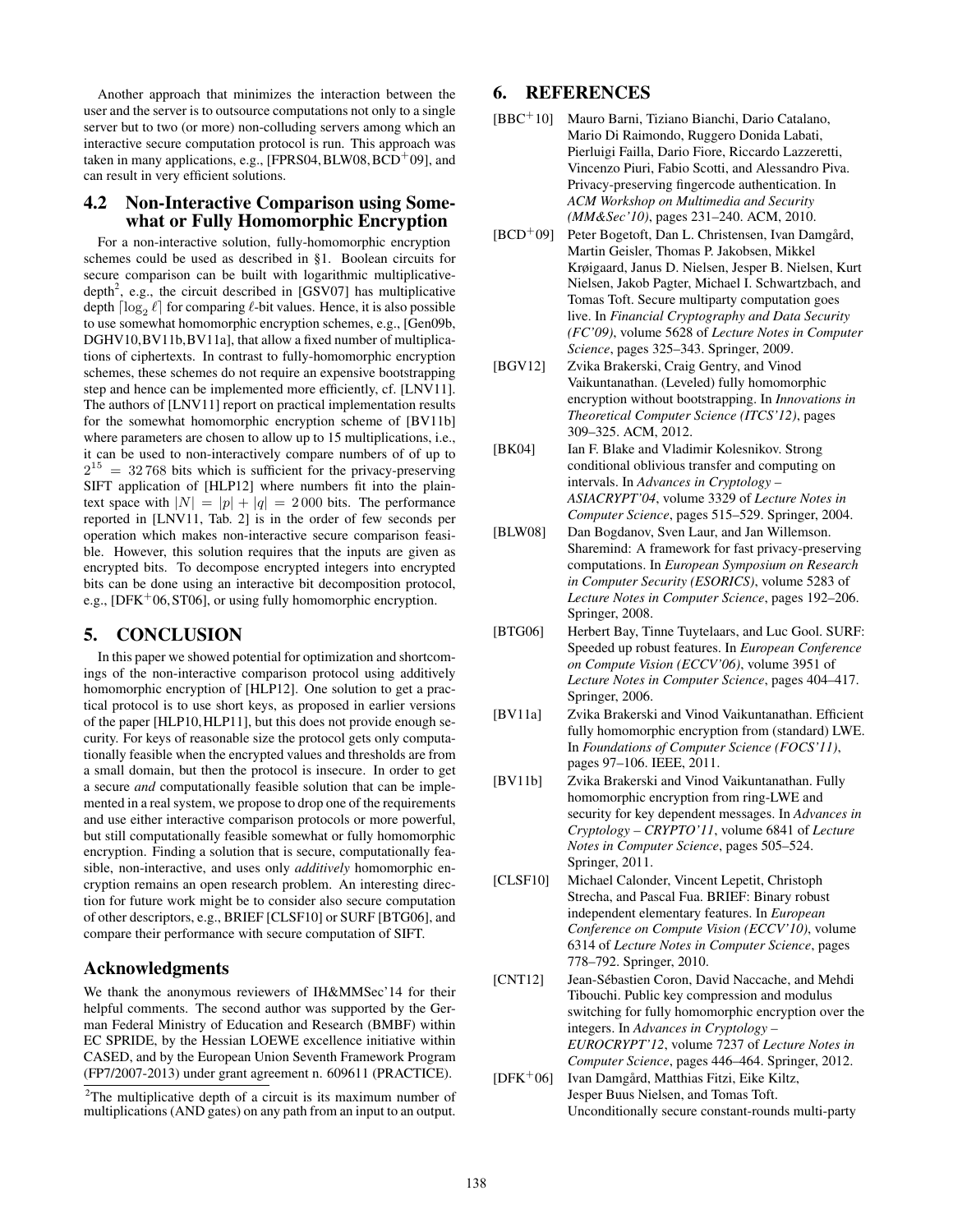computation for equality, comparison, bits and exponentiation. In *Theory of Cryptography Conference (TCC)*, volume 3876 of *Lecture Notes in Computer Science*, pages 285–304. Springer, 2006.

- <span id="page-4-10"></span>[DGHV10] Marten van Dijk, Craig Gentry, Shai Halevi, and Vinod Vaikuntanathan. Fully homomorphic encryption over the integers. In *Advances in Cryptology – EUROCRYPT'10*, volume 6110 of *Lecture Notes in Computer Science*, pages 24–43. Springer, 2010.
- <span id="page-4-3"></span>[DGK08a] Ivan Damgård, Martin Geisler, and Mikkel Krøigaard. A correction to "efficient and secure comparison for on-line auctions". Cryptology ePrint Archive, Report 2008/321, 2008.
- <span id="page-4-2"></span>[DGK08b] Ivan Damgård, Martin Geisler, and Mikkel Krøigaard. Homomorphic encryption and secure comparison. *Journal of Applied Cryptology*, 1(1):22–31, 2008.
- <span id="page-4-19"></span>[DJ01] Ivan Damgård and Mats Jurik. A generalisation, a simplification and some applications of Paillier's probabilistic public-key system. In *Public-Key Cryptography (PKC'01)*, Lecture Notes in Computer Science, pages 119–136. Springer, 2001.
- <span id="page-4-7"></span>[EBVL12] Zekeriya Erkin, Michael Beye, Thijs Veugen, and Reginald L. Lagendijk. Privacy-preserving content-based recommender system. In *ACM Workshop on Multimedia and Security (MM&Sec'12)*, pages 77–84. ACM, 2012.
- <span id="page-4-5"></span> $[EFG^+09]$  Zekeriya Erkin, Martin Franz, Jorge Guajardo, Stefan Katzenbeisser, Inald Lagendijk, and Tomas Toft. Privacy-preserving face recognition. In *Privacy Enhancing Technologies (PET'09)*, volume 5672 of *Lecture Notes in Computer Science*, pages 235–253. Springer, 2009.
- <span id="page-4-0"></span>[EPK<sup>+</sup>07] Zekeriya Erkin, Alessandro Piva, Stefan Katzenbeisser, Reginald L. Lagendijk, Jamshid Shokrollahi, Gregory Neven, and Mauro Barni. Protection and retrieval of encrypted multimedia content: When cryptography meets signal processing. *EURASIP Journal on Information Security*, 2007.
- <span id="page-4-1"></span>[Fis01] Marc Fischlin. A cost-effective pay-per-multiplication comparison method for millionaires. In *Cryptographer's Track at RSA Conference (CT-RSA'01)*, volume 2020 of *Lecture Notes in Computer Science*, pages 457–472. Springer, 2001.
- <span id="page-4-6"></span>[FK11] Martin Franz and Stefan Katzenbeisser. Processing encrypted floating point signals. In *ACM Workshop on Multimedia and Security (MM&Sec'11)*, pages 103–108. ACM, 2011.
- <span id="page-4-24"></span>[FPRS04] Joan Feigenbaum, Benny Pinkas, Raphael Ryger, and Felipe Saint-Jean. Secure computation of surveys. In *EU Workshop on Secure Multiparty Protocols (SMP)*. ECRYPT, 2004.
- <span id="page-4-8"></span>[Gen09a] Craig Gentry. *A fully homomorphic encryption scheme*. PhD thesis, Stanford University, 2009.
- <span id="page-4-9"></span>[Gen09b] Craig Gentry. Fully homomorphic encryption using ideal lattices. In *Symposium on Theory of Computing (STOC'09)*, pages 169–178. ACM, 2009.
- <span id="page-4-13"></span>[GH11] Craig Gentry and Shai Halevi. Implementing Gentry's fully-homomorphic encryption scheme. In

*Advances in Cryptology – EUROCRYPT'11*, volume 6632 of *Lecture Notes in Computer Science*, pages 129–148. Springer, 2011.

- <span id="page-4-11"></span>[GHS12a] Craig Gentry, Shai Halevi, and Nigel P. Smart. Better bootstrapping in fully homomorphic encryption. In *Public Key Cryptography (PKC'12)*, volume 7293 of *Lecture Notes in Computer Science*, pages 1–16. Springer, 2012.
- <span id="page-4-12"></span>[GHS12b] Craig Gentry, Shai Halevi, and Nigel P. Smart. Fully homomorphic encryption with polylog overhead. In *Advances in Cryptology – EUROCRYPT'12*, volume 7237 of *Lecture Notes in Computer Science*, pages 465–482. Springer, 2012.
- <span id="page-4-15"></span>[GHS12c] Craig Gentry, Shai Halevi, and Nigel P. Smart. Homomorphic evaluation of the AES circuit. In *Advances in Cryptology – CRYPTO'12*, volume 7417 of *Lecture Notes in Computer Science*, pages 850–867. Springer, 2012.
- <span id="page-4-25"></span>[GSV07] Juan Garay, Berry Schoenmakers, and José Villegas. Practical and secure solutions for integer comparison. In *Public Key Cryptography (PKC'07)*, volume 4450 of *Lecture Notes in Computer Science*, pages 330–342. Springer, 2007.
- <span id="page-4-17"></span>[HLP10] Chao-Yung Hsu, Chun-Shien Lu, and Soo-Chang Pei. Homomorphic encryption-based secure SIFT for privacy-preserving feature extraction, July 12, 2010. Technical Report No. TR-IIS-10-006.
- <span id="page-4-18"></span>[HLP11] Chao-Yung Hsu, Chun-Shien Lu, and Soo-Chang Pei. Homomorphic encryption-based secure SIFT for privacy-preserving feature extraction. In *IS&T/SPIE Media Watermarking, Forensics, and Security*, volume 7880, pages 788005–1–788005–17, 2011.
- <span id="page-4-16"></span>[HLP12] Chao-Yung Hsu, Chun-Shien Lu, and Sao-Chang Pei. Image feature extraction in encrypted domain with privacy-preserving SIFT. *IEEE Transactions on Image Processing*, 21(11):4593–4607, November 2012.
- <span id="page-4-20"></span>[Ker11] Florian Kerschbaum. Automatically optimizing secure computation. In *Computer and Communications Security (CCS'11)*, pages 703–714. ACM, 2011.
- <span id="page-4-4"></span>[KSS09] Vladimir Kolesnikov, Ahmad-Reza Sadeghi, and Thomas Schneider. Improved garbled circuit building blocks and applications to auctions and computing minima. In *Cryptology And Network Security (CANS'09)*, volume 5888 of *Lecture Notes in Computer Science*, pages 1–20. Springer, 2009.
- <span id="page-4-14"></span>[LNV11] Kristin Lauter, Michael Naehrig, and Vinod Vaikuntanathan. Can homomorphic encryption be practical? In *ACM Cloud Computing Security Workshop (CCSW'11)*, pages 113–124. ACM, 2011.
- <span id="page-4-21"></span>[Low04] David G. Lowe. Distinctive image features from scale-invariant keypoints. *International Journal of Computer Vision*, 60(2):91–110, 2004.
- <span id="page-4-23"></span>[LSVW09] Wenjun Lu, Ashwin Swaminathan, Avinash L. Varna, and Min Wu. Enabling search over encrypted multimedia databases. In *Media Forensics and Security*, volume 7254 of *SPIE Proceedings*, page 725418. SPIE, 2009.
- <span id="page-4-22"></span>[LVSW09] Wenjun Lu, Avinash L. Varna, Ashwin Swaminathan, and Min Wu. Secure image retrieval through feature protection. In *IEEE International*